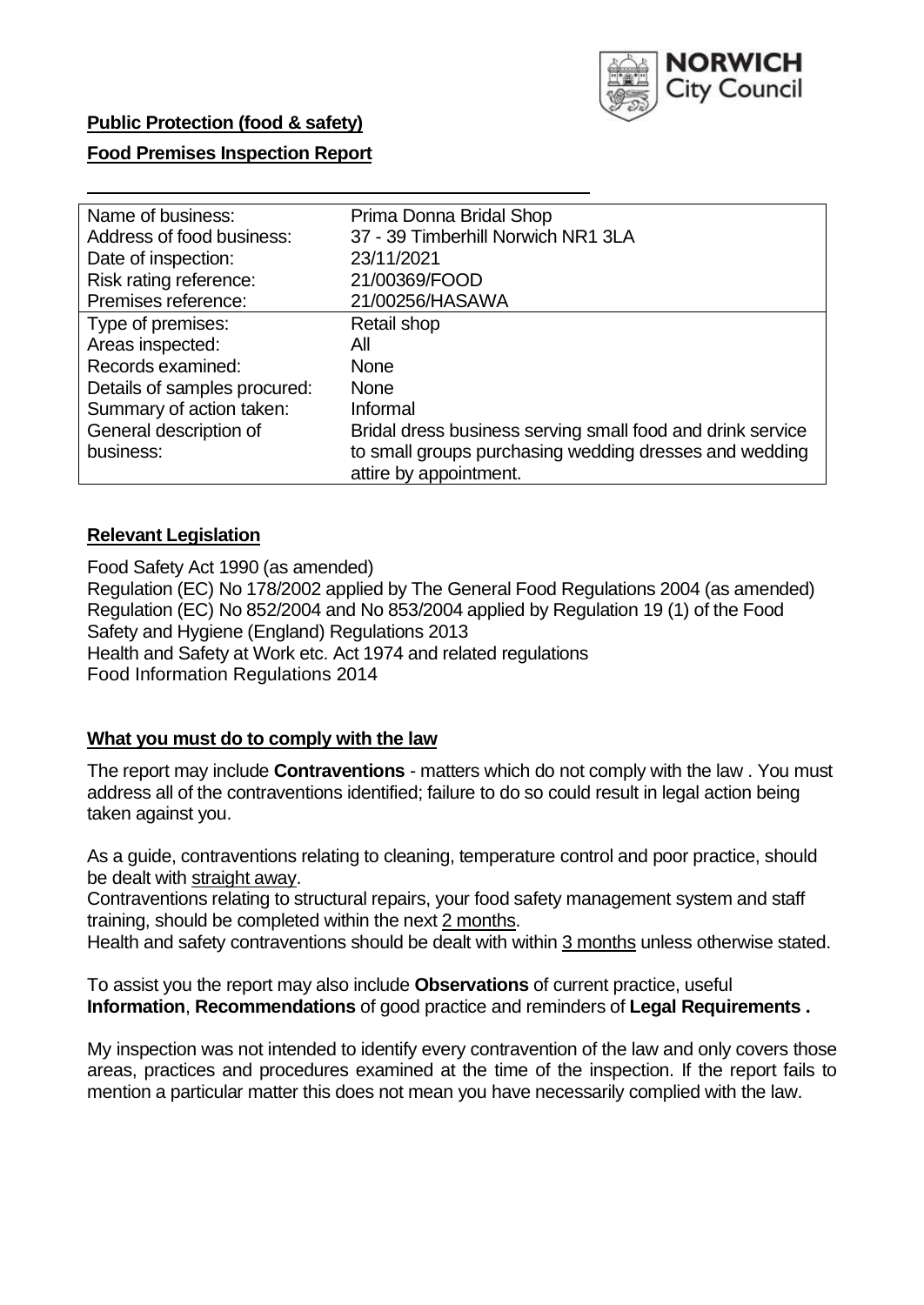# **FOOD SAFETY**

### **How we calculate your Food Hygiene Rating:**

 The food safety section has been divided into the three areas which you are scored against for the hygiene rating: 1. food hygiene and safety procedures, 2. structural requirements and 3. confidence in management/control procedures. Each section begins with a summary of what was observed and the score you have been given. Details of how these scores combine to produce your overall food hygiene rating are shown in the table.

| <b>Compliance Area</b>                     |          |    |           | <b>You Score</b> |                |    |           |    |          |  |  |
|--------------------------------------------|----------|----|-----------|------------------|----------------|----|-----------|----|----------|--|--|
| Food Hygiene and Safety                    |          |    |           | $\Omega$         | 5              | 10 | 15        | 20 | 25       |  |  |
| <b>Structure and Cleaning</b>              |          |    | 0         | 5.               | 10             | 15 | 20        | 25 |          |  |  |
| Confidence in management & control systems |          |    | $\Omega$  | 5.               | 10             | 15 | 20        | 30 |          |  |  |
|                                            |          |    |           |                  |                |    |           |    |          |  |  |
| <b>Your Total score</b>                    | $0 - 15$ | 20 | $25 - 30$ |                  | $35 - 40$      |    | $45 - 50$ |    | > 50     |  |  |
| <b>Your Worst score</b>                    | 5.       | 10 | 10        |                  | 15             |    | 20        |    |          |  |  |
|                                            |          |    |           |                  |                |    |           |    |          |  |  |
| <b>Your Rating is</b>                      | 5        |    | 3         |                  | $\overline{2}$ |    |           |    | $\Omega$ |  |  |

Your Food Hygiene Rating is 4 - a good standard



## **1. Food Hygiene and Safety**

 with legal requirements. You have safe food handling practices and procedures and all the Food hygiene standards are high. You demonstrated a very good standard of compliance necessary control measures to prevent cross-contamination are in place. Some minor contraventions require your attention. **(Score 5)** 

#### Contamination risks

**Observation** I was pleased to see you were able to demonstrate effective controls to prevent cross-contamination.

#### Hand-washing

**Observation** I was pleased to see hand washing was well managed.

#### Temperature Control

**Contravention** The following evidence indicated there was a risk of bacteria growing on food:

• food temperatures were not being monitored to small fridge.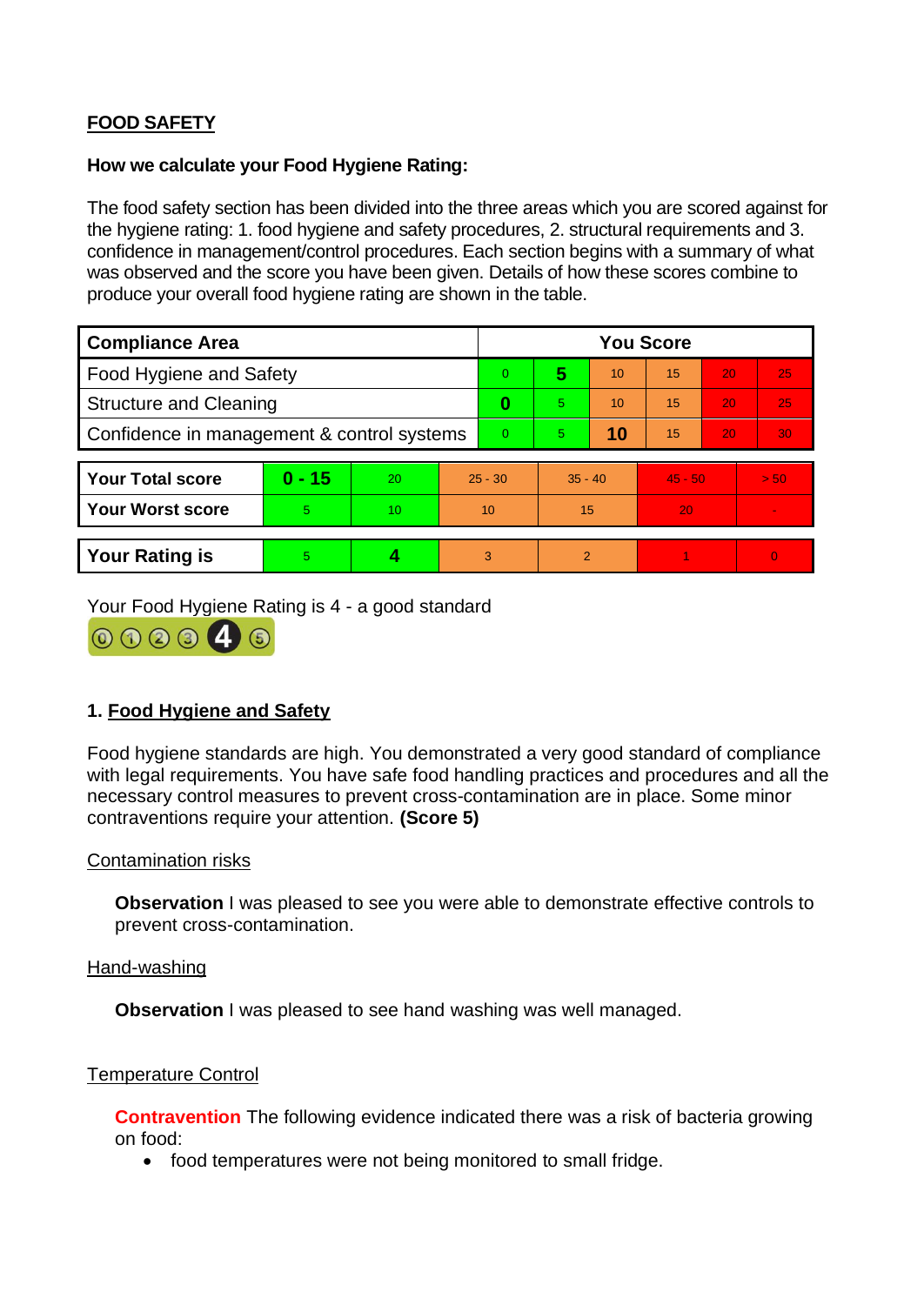# **2. Structure and Cleaning**

The structure facilities and standard of cleaning and maintenance are all excellent and you demonstrated full compliance with the law. There is evidence of effective pest control and procedures are in place to rectify any problems as they arise. There is good provision for waste disposal. **(Score 0)** 

## **3. Confidence in Management**

There are generally satisfactory food safety controls in place although there is evidence of some non-compliance with the law. You are progressing towards a written food safety management system. The contraventions require your attention; although not critical to food safety they may become so if not addressed. **(Score 10)** 

## Type of Food Safety Management System Required

 **Contravention** You are a low risk business and do not have a food safety management system or what you have in place is not suitable given the food risks associated with your business. You still require a minimum amount of documentation. This might include your hygiene rules, pest control reports, a staff illness and exclusion policy, a cleaning schedule, date coding, temperature checks of display chillers, and handover diary etc.:

**Legal Requirement** Food business operators must put in place, implement and maintain a permanent procedure or procedures based on HACCP principles:

- Identify hazards to food.
- Identify the critical limits (what is acceptable and unacceptable).
- Monitor critical control points to ensure critical limits are met.
- Keep appropriate records to demonstrate control measures are effective.

**Recommendation** Choose Safer Food Better Business as your food safety management system. It is simple to implement and requires a minimum amount of record keeping.

**Recommendation** MyHACCP is a free web tool that will guide you through the process of developing a food safety management system based on Hazard Analysis and Critical Control Point (HACCP)<www.myhaccp.food.gov.uk>

**Recommendation** You can buy a printed copy of Safer Food Better Business or a diary refill pack via our website<www.norwich.gov.uk/sfbb>

## Food Hazard Identification and Control

**Contravention** You have not identified these food hazards or the methods of control at critical points in your operation:

• bacteria growing on food